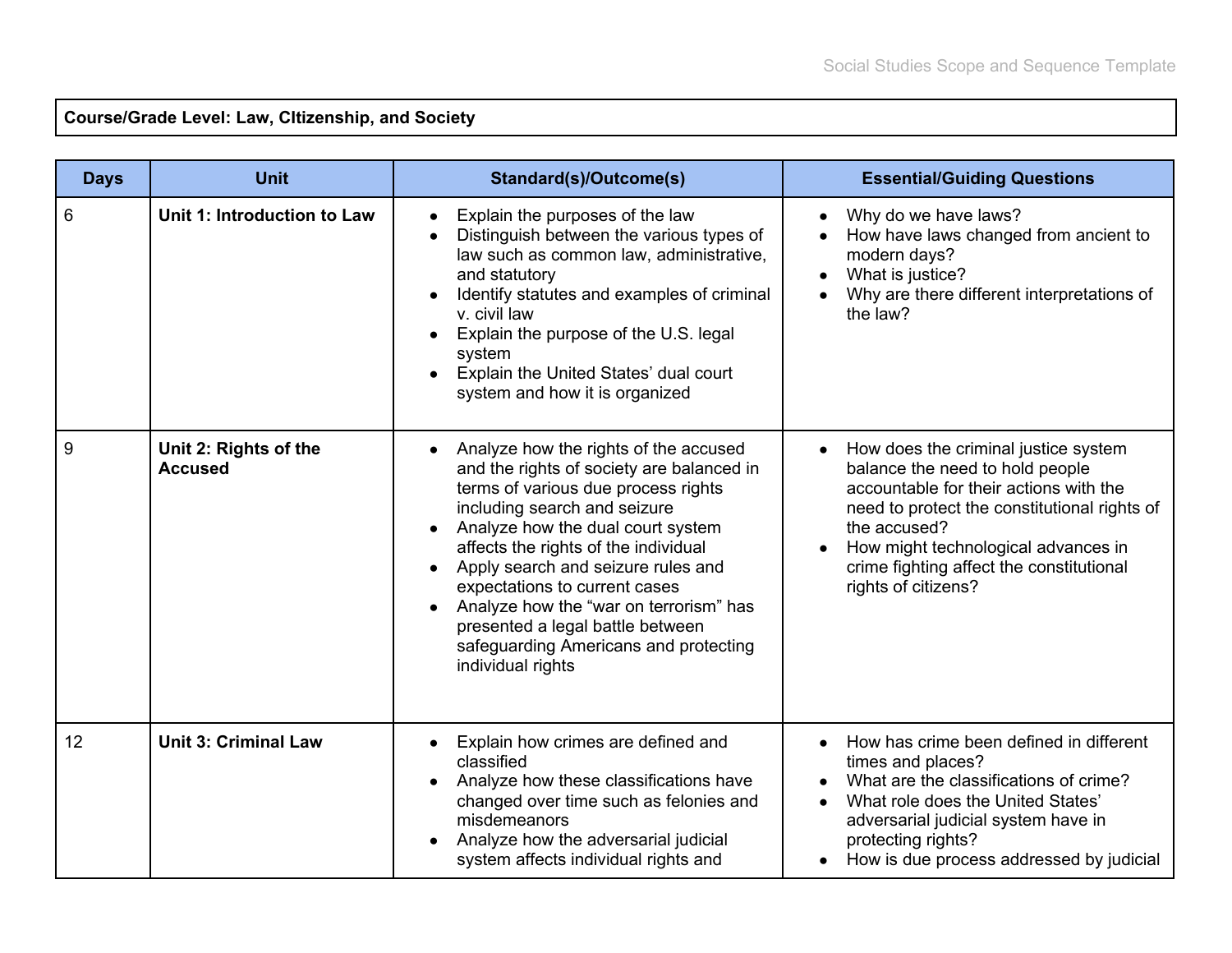|   |                            | judicial proceedings<br>Explain how judicial proceedings<br>(bail/right to an attorney) were designed<br>to protect due process<br>Evaluate how changes in judicial<br>proceeding such as plea bargaining, the<br>use of expert testimony affect the court's<br>ability to balance rights and order                                                                                                                                                     | procedures?<br>How might the courts' efforts to be<br>efficient affect due process and its ability<br>to address crime?                                                                                                                                                                                    |
|---|----------------------------|---------------------------------------------------------------------------------------------------------------------------------------------------------------------------------------------------------------------------------------------------------------------------------------------------------------------------------------------------------------------------------------------------------------------------------------------------------|------------------------------------------------------------------------------------------------------------------------------------------------------------------------------------------------------------------------------------------------------------------------------------------------------------|
| 8 | <b>Unit 4: Civil Law</b>   | Differentiate the steps of a civil suit v. a<br>criminal suit<br>Explain how civil litigation has become<br>part of the judicial system<br>Describe how the civil justice system<br>$\bullet$<br>allows for the protection of citizens                                                                                                                                                                                                                  | How does the civil system hold people<br>and corporations accountable for their<br>actions?<br>How does civil law compare with criminal<br>law?<br>What is the role of civil litigation and<br>liability in the United States?                                                                             |
| 6 | Unit 5: Role of the Police | Describe the role of law enforcement in<br>society<br>Analyze changes in the roles and<br>$\bullet$<br>responsibilities of law enforcement<br>Evaluate how technology affects law<br>enforcement's work<br>Explain how law enforcement prevents,<br>responds to, and investigates crime<br>Evaluate the challenges law enforcement<br>encounters as they protect the community<br>while respecting individual rights including<br>interrogation methods | How has the role of law enforcement<br>changed over time?<br>How does law enforcement prevent,<br>respond to, and investigate crime?                                                                                                                                                                       |
| 4 | <b>Unit 6: Corrections</b> | Explain how the judicial system reflects<br>the will of the citizens through crimes and<br>punishments established through laws<br>Explain the purposes behind the<br>American penal system<br>Critically analyze theories of punishment,<br>sentencing laws and guidelines,<br>incarceration rates, and the purpose and<br>goals of correctional facilities                                                                                            | How can prisons be used to protect as<br>well as oppress individual groups in<br>society?<br>What is the role of the correctional system<br>when responding to persons being<br>convicted of breaking the law?<br>How does the current prison system<br>contribute to an increase of poverty and<br>crime? |